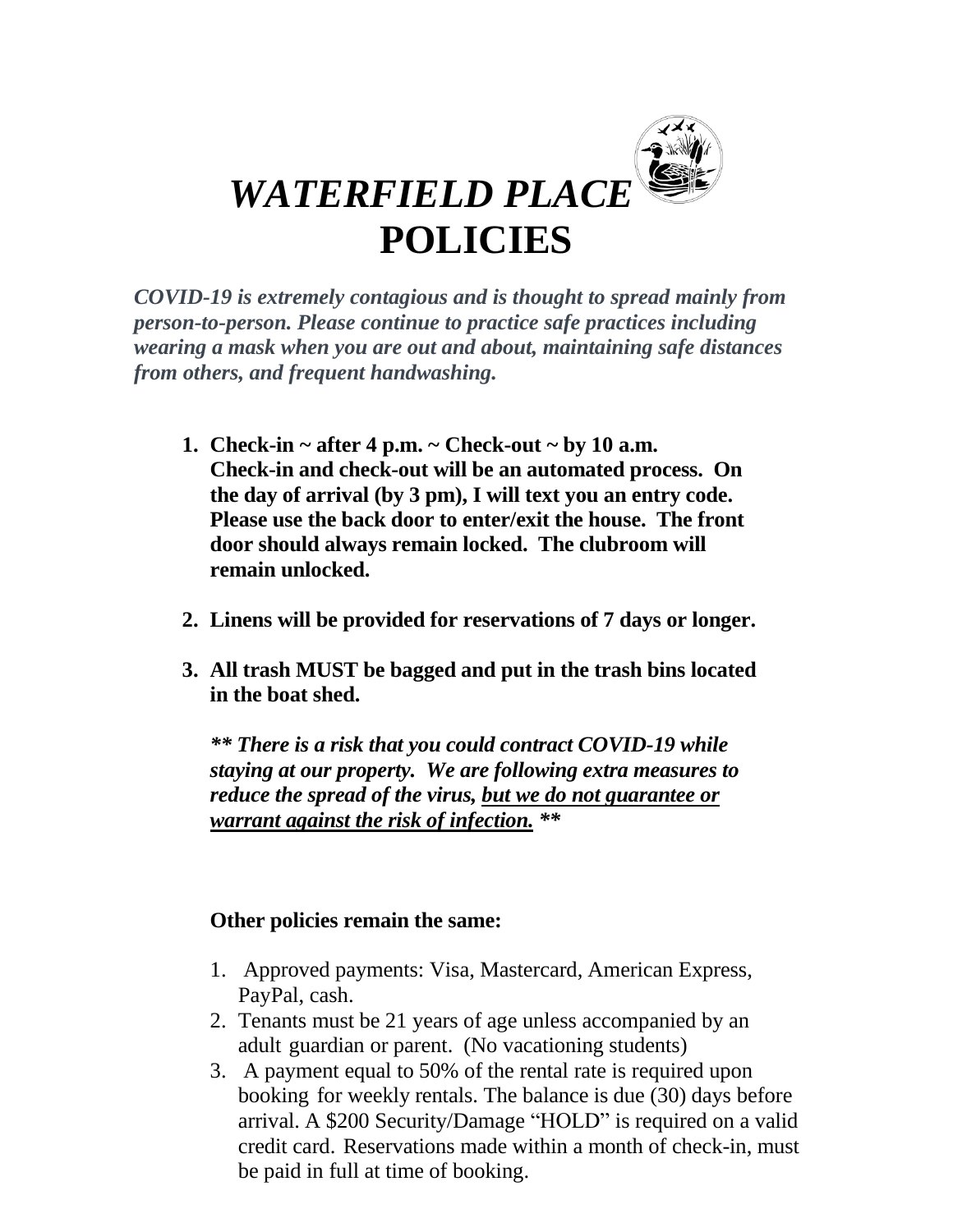- 4. Cancellation Policy A thirty (30) day notice is required for cancellations. Cancellations made prior to (30) days before arrival date, no penalty will occur *except* if deposits were made via credit card. All credit card cancellations are subject to a 5% cancellation fee or \$50, whichever is greater.
- 5. Cleaning fee: \$75.00
- 6. Smoking is NOT permitted inside the house. If it is determined that smoking did occur inside the house, an additional cleaning fee will be charged to cover the cost of smoke removal and any damages incurred. Please don't leave your butts in the yard, dispose of in a safe manner. For safety, smoking is NOT permitted inside the clubroom because of gas heat.
- 7. There is an outdoor fire-pit by the pond. We furnish firewood for the campfire area, but we ask that you conserve and do not waste this service. Burning any dead branches that may be in the yard is fine, but do not cut live trees/branches. Be sure the fire is extinguished before leaving by dousing it with water from the pond.
- 8. Pets are NOT allowed in the house. A comfortable kennel area is available on the property for pets. Additional cleaning fees may be charged if it is determined that pets were in the house without approval.
- 9. Everything on the property should be in good working order. Please report any problems to Debra at 252-377-7479. Every effort will be made to correct the problem, but we cannot refund your money due to mechanical failures.
- 10. Storm policy: No refunds will be given for storms or weather conditions. We do not refund due to road conditions.
- 11. As things change, we will try to keep our website [\(www.waterfieldplace.com\)](http://www.waterfieldplace.com/) updated; however, rates and terms may change.
- **12. The maximum occupancy for our home is 8. If parties arrive with more than the maximum, each extra guest will be charged \$50 per person per night. The reservation may also be canceled without refund if the number of guests is determined excessive.**
- 13. *Waterfield Place* is privately owned. The owners are NOT responsible for any accidents, injuries, illness, or death that occurs while on the property.